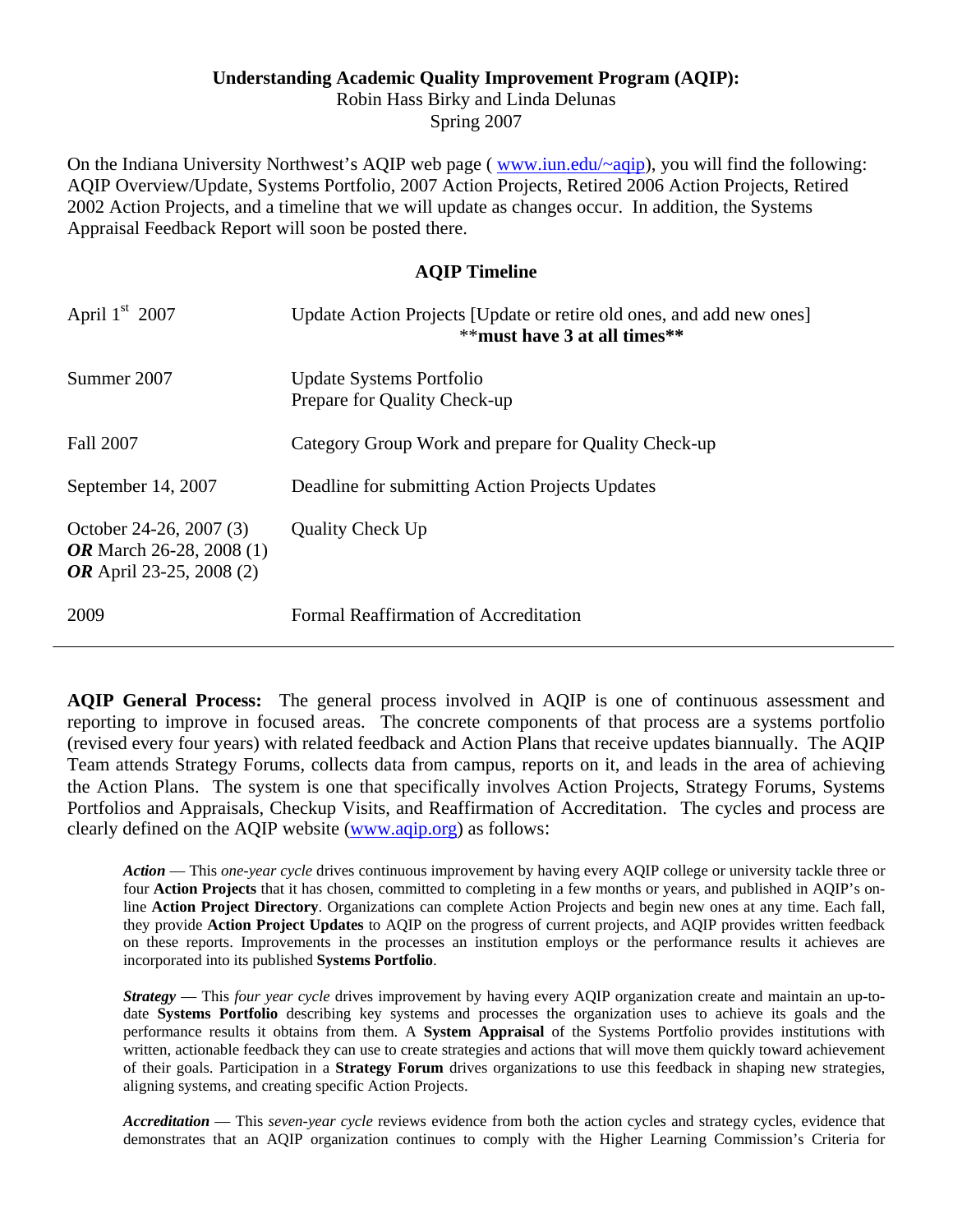Accreditation – and that continuing its participation in AQIP will result in measurable performance improvement. A **Check-Up Visit** to the institution a year or two before its **Reaffirmation of Accreditation** review confirms the improvements it is making as well as the accuracy of the evidence it has provided to AQIP while providing helpful feedback and consultation on specific issues of its choosing.

 Subsequent Strategy Forums concentrate on using the feedback from the Systems Appraisal to identify broader ("How AQIP Works," n. pag.) New AQIP institutions concentrate their first Strategy Forum on selecting initial Action Projects that will launch their quality initiative with energy. In the three years following this first Strategy Forum, they create their Systems Portfolio. institutional improvement strategies, while continuing to use Action Projects to implement these strategies.

The AQIP web site, likewise, explicates the specific processes related to the various components delineated above as follows:

#### **Improving Quality: Strategy Forum, Action Projects, and Annual Updates**

• Prior to each Strategy Forum, an institution proposes 3 - 4 specific Action Projects. Participation in a Strategy Forum allows the institution to receive analysis and counsel from peers before initiating planned Action Projects and formulate implementation steps.

• Action Projects are shared through the AQIP website to promote collaboration and communicate self-improvement efforts of higher education to the public. Every institution updates AQIP each September on its progress or completion of Action Projects.

#### **Taking Stock: Systems Portfolio and Systems Appraisal**

 • Crafted during the first three years of AQIP involvement, the *Systems Portfolio* is a concise public description of participating institutions' major systems. Each institution's Portfolio addresses the *Commission's Five Criteria for Accreditation*, and the nine AQIP Categories, describing context, processes, results, and improvement in each system.

 • Reviewers provide formal evaluation through a *Systems Appraisal*. Analysis is presented in a *Systems Appraisal Feedback Report*.

#### **Re-affirmation of Accredited Status through AQIP**

 • When AQIP admits an institution, the formal date of its next *Reaffirmation of Accreditation* is scheduled in seven years, but interactions with AQIP begin immediately and continue regularly.

 • The Higher Learning Commission formally reaffirms its decision to continue accreditation every seven years based on evidence that the participating institution is meeting the *Commission's Five Criteria for Accreditation*, and a pattern of commitment to continuous improvement.

• A *Checkup Visit* is required as part of the evidentiary pattern leading to re-affirmation of accreditation.

• If indications surface that an institution is no longer committed to a process of continuous improvement or has ceased making reasonable progress in improving its performance, AQIP will review the institution's participation and recommend it return to the standard accreditation process. ("AQIP Processes," n. pag.)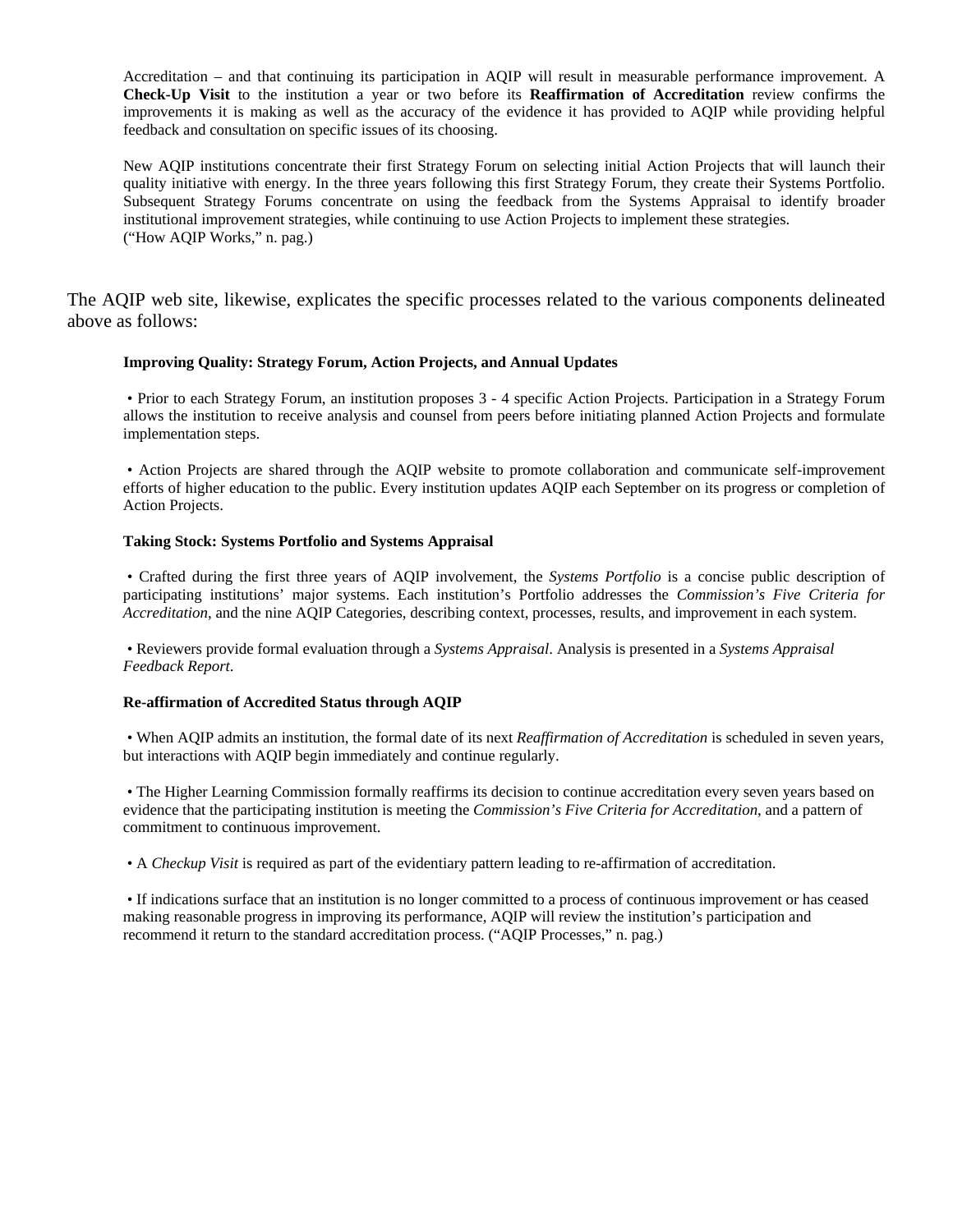## **AQIP Categories**

- 1. Helping Students Learn
- 2. Accomplishing Other Distinctive Objectives
- 3. Understanding Students' and Other Stakeholders' Needs
- 4. Valuing People
- 5. Learning and Communicating
- 6. Supporting Institutional Operations
- 7. Measuring Effectiveness
- 8. Planning Continuous Improvement
- 9. Building Collaborative Relationships

**Quality Checkups**: A Quality Checkup is a condensed site visit that occurs a year or two before each AQIP institution's Reaffirmation of Accreditation. The Quality Checkup is conducted by AQIP Reviewers, who visit the campus for two or more days. The goals of these Checkups include system portfolio clarification and verification, systems appraisal follow-up, accreditation issues follow-up, federal compliance review, organizational quality commitment, and institutionally unique goals.

As IUN submitted the Systems Portfolio in November (2005) and received our Systems Appraisal Feedback Report in April (2006), IU Northwest is at the appraisal stage of the AQIP process. We attended a Strategy Forum in January of 2007 and have collected feedback and data to use in revising our Systems Portfolio and in developing our continuous improvement project, which currently includes two "Campaigns."

# **2007 Action Projects**

## **Campaign One: Helping Students Learn**

## **Action Project A**

 successful careers, and preparation for effective citizenship. The General Education/Assessment Committee **General Education Reform** The purpose of this revised project is to reform Indiana University Northwest's General Education program to provide a coherent educational experience leading to the following student learning outcomes: preparation for lifelong learning, preparation for ethical practices, preparation for completed its revision of the General Education Goals (Spring 2006), and it will develop learning experiences, delivery formats, and assessment strategies for each new goal/principle (first goal/principle completed Fall 2006, second and third goal—2007-2008; and fourth and fifth goal-2008-2009) and will seek the appropriate constituency approval at each stage in this revision process.

## **Action Project B**

**Centralizing Student Learning Outcome Assessment** The primary goal of this project includes creating a centralized assessment system to conduct descriptive analysis of current practices and policies, collect current data from divisions, develop and implement direct and indirect measures of student learning outcomes, and analyze the data for these outcomes. In addition, the goal of this project necessarily includes the development of processes that utilize the data for continuous improvement related to student learning outcomes. As a part of this system, a website should be created to archive the data, analyses, and assessment documents related to student learning outcomes. The data collection necessary to reaching these goals